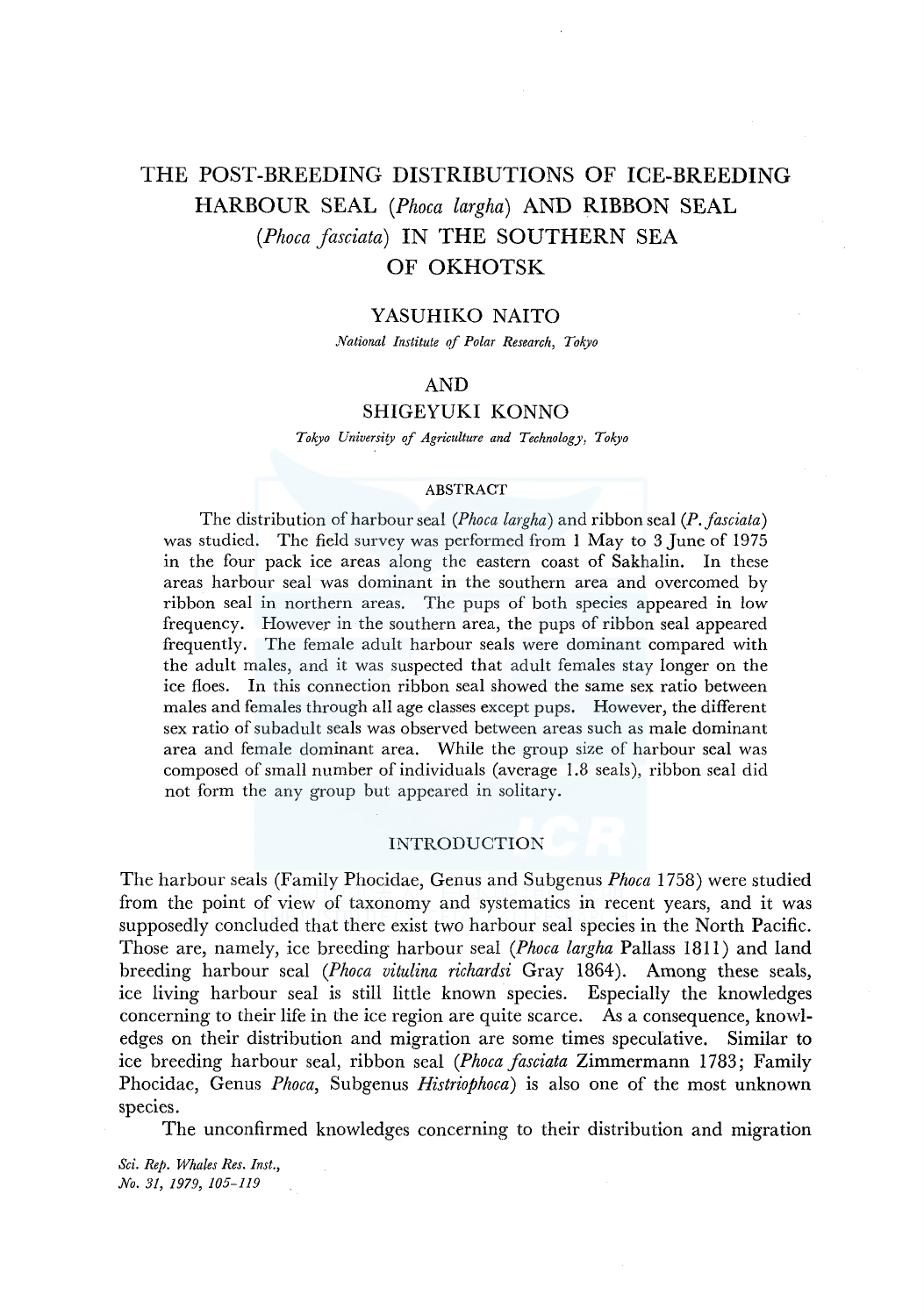

Fig. 1. Sampling was performed in the above 4 areas in the southern Sea of Okhotsk. The figures in each area show the date of sampling. Dotted line shows 200 m isodepth line.

are due to the difficulties in the ice region survey. Especially the latter seal have pelagic habitat visiting coast seldom after the ice floes melt (Burns 1970). Therefore it is still more difficult for us to access to them.

Our objective here are generally to provide some informations on their distribution and migration in the ice floe region and especially to add the informations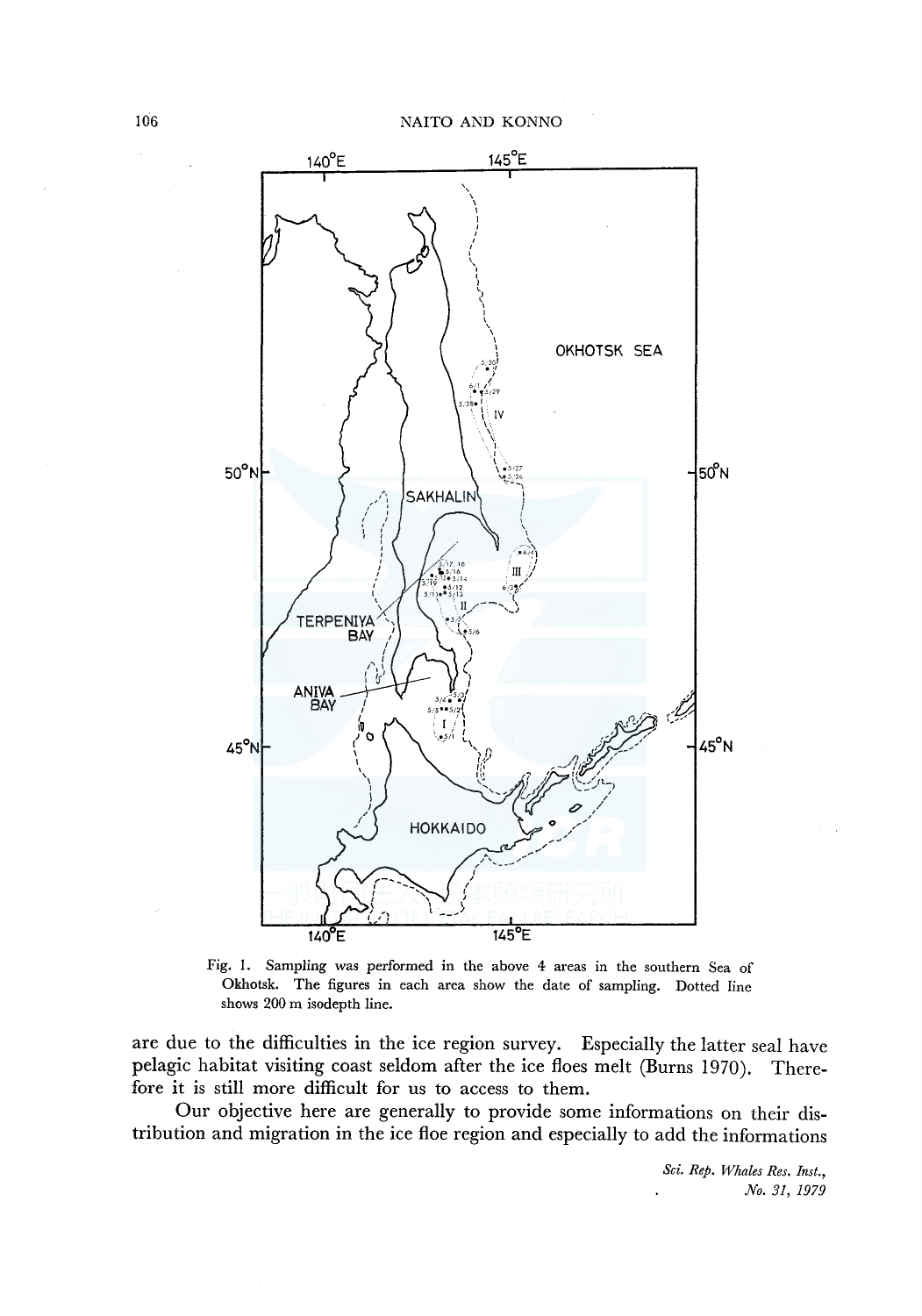on their social structures.

Our field studies were dependent on the commercial sealing which started from the first of May continuing for about a month when the breeding season was over and the ice floes were melting and retreating. Therefore, we missed the important breeding season for our purpose. The breeding season of harbour seal was suggested from mid to end of March (Naito and Nishiwaki 1972), and the ribbon seal was from mid March to first of April (Tikhomirov 1971). Therefore we studied the distributions of post breeding season (1-1.5 month later).

### MATERIALS AND METHODS

From 1 May to 4 June in 1975, field studies were made in the eastern coast of Sakhalin to analize the harbour seal and ribbon seal distribution. The sealing were first operated from south to north following the retreating pack ice. The pack ice was almost final melting stage in this season, and the pack ice showed relatively low density and they were dispersing. However the sealing boat in some occasion did not penetrate into the pack ice to stop sealing. In this study the areas where the sealing operated were separated into four areas in accordance with the pack ice distribution. These areas were: area I, the south eastern part of Aniva Bay or the first operation area; area II, the mouth of Terpeniya Bay or the second operation area; area III, the eastern mouth of Terpeniya Bay or the last operation area; and area IV, the eastern coast of northern Sakhalin or the third operation area (Fig. 1). Among these areas, except area III the sealing was performed from south to north as season advances. The ice conditions, depth of water, date of sealing of these areas were shown in Table 1.

# TABLE 1. THE ICE CONDITION, DEPTH OF WATER AND DATE OF OPERATION OF EACH SEALING AREA. THE ICE CONDITION WAS INDICATED BY THE DEGREES OF ICE COVERED AREA IN SIGHT AND THE ICE COVERED AREA WAS CLASSIFIED INTO TEN DEGREES.

| Area | Average amount<br>of ice | Range       | Depth of<br>water $(m)$ | Date            |
|------|--------------------------|-------------|-------------------------|-----------------|
|      | 3,75/10                  | $3/10-4/10$ | $100 - 200$             | $1-5$ May       |
| и    | 3,40/10                  | $1/10-7/10$ | 60-100                  | $6-19$ May      |
| ш    | 3.10/10                  | $1/10-4/10$ | $150 - 200$             | $26$ May-1 June |
| ΙV   | 1/10                     | 1/10        | $100 - 150$             | $3-4$ June      |

Through this field work, the right lower jaws were collected from 390 harbour seals and 761 ribbon seals, and preserved in 5-10% formalin. These collected numbers reached at about 40% of total number of seals caught, and these canine teeth sampling was made quite at random for the purpose of this study. In this field study we also made field observations from the upper bridge of the mother boat to collect the data for group size analysis.

Concerning the age determination of harbour seal, the same methods as reported by Naito and Nishiwaki (1972) was followed. However, the method of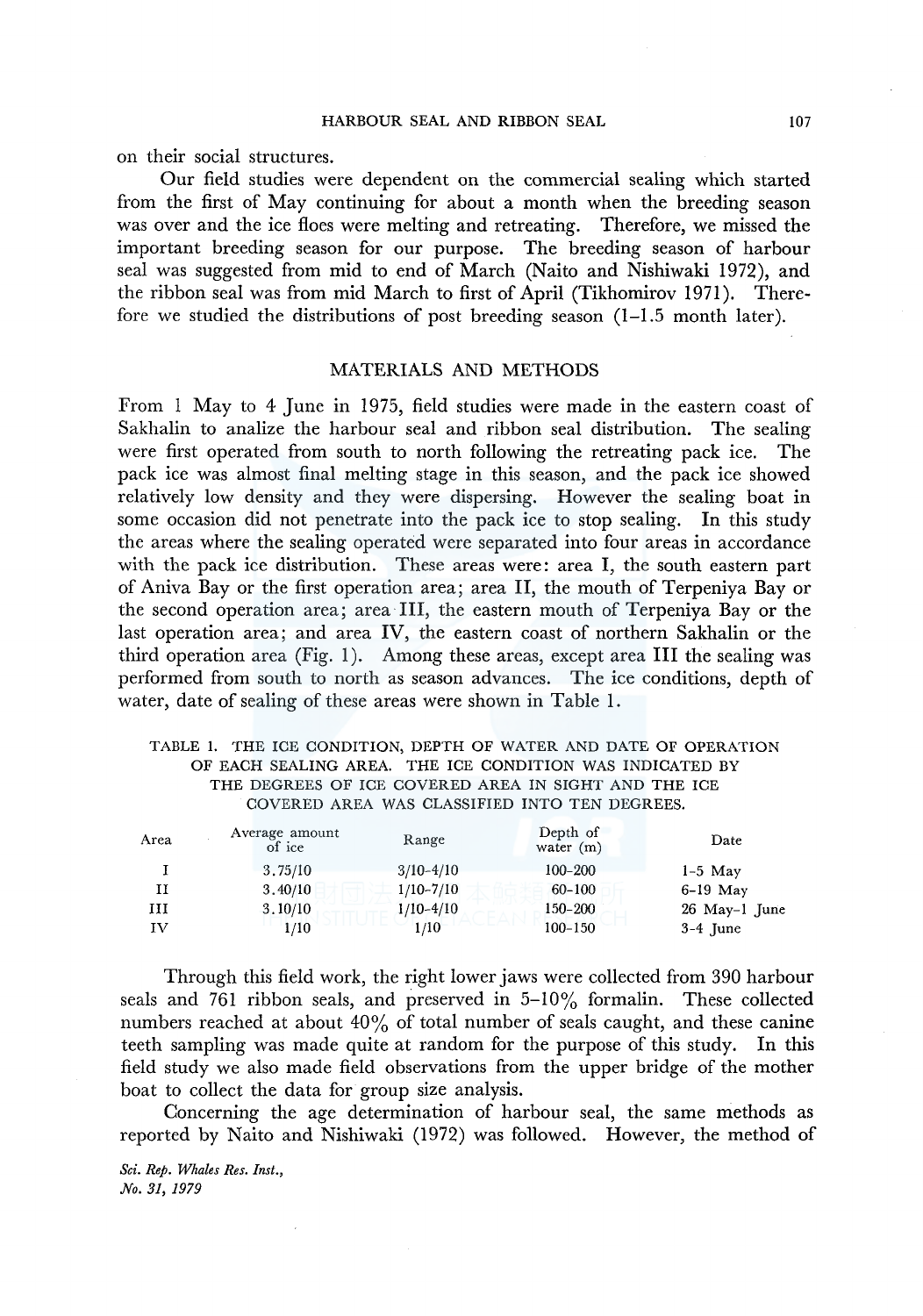ribbon seal age determination was newly studied by using the tooth of known age of dead seal which was kept at Kamogawa Sea World in Chiba Prefecture, Japan. The age determinations of the ribbon seals were successfully performed by reading both dentine layers and cementum layers (Naito and Tobayama; unpublished).

Concerning the catch selection in this study, there exist no strong selectivity between each species, for sealing were made only on the ice floes by using the riffie with the scope. However, in general harbour seal was more cautious than the other. The species dealt in this study were only harbour seal and ribbon seal. There distribute ringed seal *(Phoca hispida)* and bearded seal *(Erignathus barbatus)* in these areas. However these seals, if identified by hunters, were not caught owing to the low quality of their fur. Therefore, these species were not studied in this study.

# SPECIES COMPOSITION

In this study it was difficult to obtain data to evaluate catch effort such as hunter's skill, catch difficulty by ice or weather conditions and etc., therefore in this chapter only comparative species ratio was treated.

| TABLE 2. SPECIES COMPOSITION AMONG HARBOUR SEAL AND |  |
|-----------------------------------------------------|--|
| RIBBON SEAL IN EACH AREA                            |  |

| Area  | No. harbour<br>seal | %    | No. ribbon<br>seal | $\%$<br>$\mathcal{L}$ | Total<br>number |
|-------|---------------------|------|--------------------|-----------------------|-----------------|
|       | 122                 | 80.8 | 29                 | 19.2                  | 151             |
| н     | 216                 | 33.1 | 437                | 66.9                  | 653             |
| ш     | 39                  | 18.2 | 175                | 81.8                  | 214             |
| IV    | 13                  | 9.8  | 120                | 90.2                  | 133             |
| Total | 390                 |      | 761                |                       | 1,151           |

Species composition of harbour seal and ribbon seal collected in each area are shown in Table 2. The numbers collected in all 4 areas were 390 harbour seals and 761 ribbon seals respectively. This result may indicate that ribbon seal distributed 1.95 times as much as harbour seal in these areas and season. To the contrary, however, each areas showed the different specific structure. As shown in Table 2, area I was considered as a harbour seal dominant area, and area II was possibly considered as both species mixed area. Ribbon seal highly dominant in areas III and IV, showing 81.8% and 90.2% respectively. Therefore it was considered that ribbon seal appeared frequently in northern areas and later season. Although the explanation for this phenomena is still uncertain, it may related with difference of ice utilization by both species. Tikhomirov (1961) and Naito and Nishiwaki (1975) stated that in May and June harbour seal begin to appear in the coastal area coinciding with ice melting season, and Tikhomirov (1961) also reported that ribbon seal seldom descend into the water in May and June when they are moulting. In this connection, it was quite natural that ribbon seal was generally abundant in these areas, and being hunted in later season in areas III and IV where harbour seal was less dominant.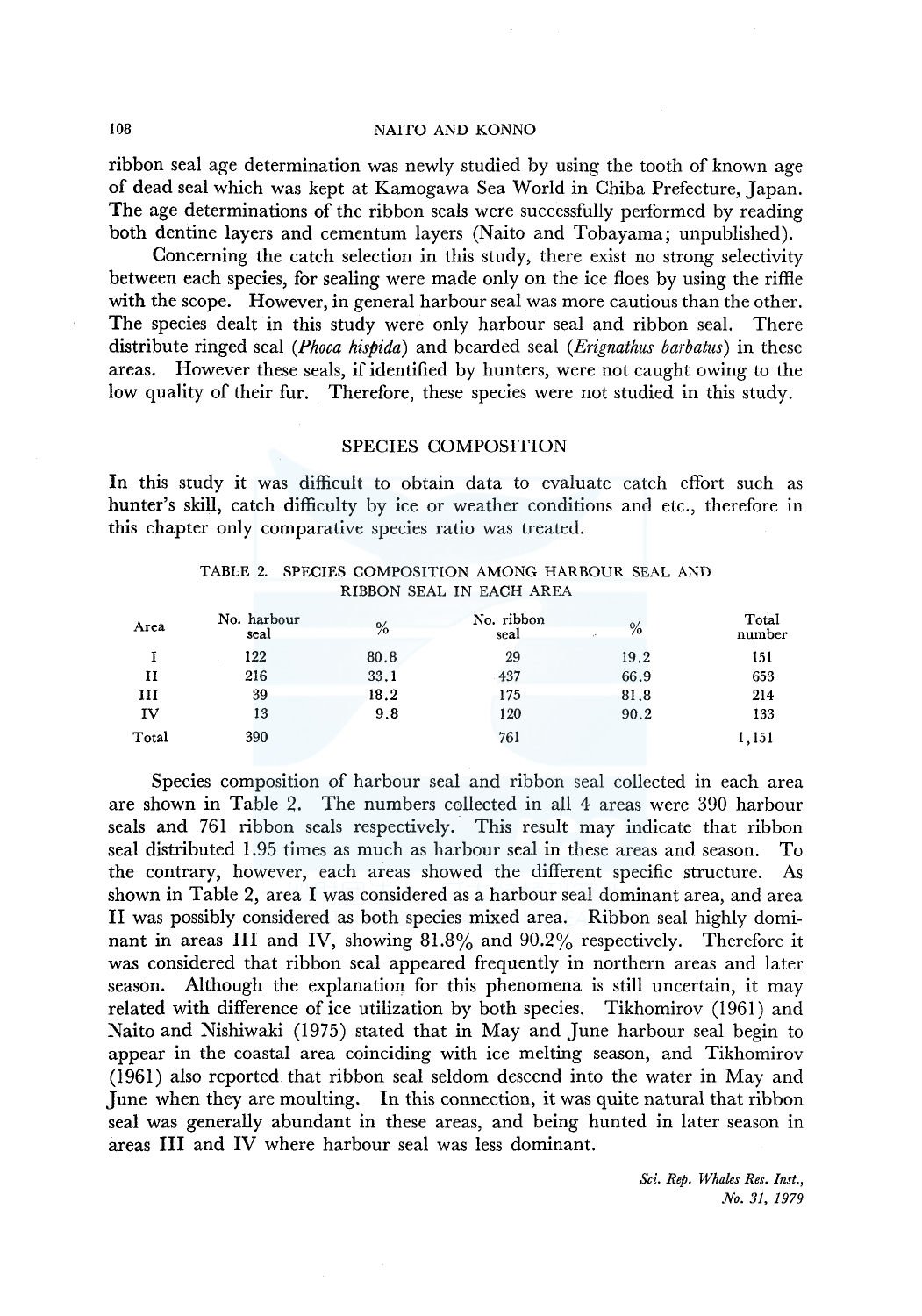# AGE AND SEX COMPOSITIONS

# *Harbour seal*

Age composition of harbour seal is shown in Table 3 and Fig. 2. Of all age classes the pups and one year old seals of both sexes appeared most frequently, and the appearance frequency of older seals gradually decreased. The females seemed to show less gradual decrease, and the oldest seal was 30 years old in male and 33 years old in female.

In general the standing stock of pups should be most abundant. However

| Age                     | No. males<br>in sample  | $\%$ in<br>male sample | No. females<br>in sample | $\%$ in female sample |
|-------------------------|-------------------------|------------------------|--------------------------|-----------------------|
| $\pmb{0}$               | 47                      | 28.0                   | 40                       | 18.0                  |
| 1                       | 47                      | 28.0                   | 46                       | 20.7                  |
| $\sqrt{2}$              | 11                      | 6.5                    | 19                       | 8.5                   |
| $\overline{\mathbf{3}}$ | 15                      | 8.9                    | $22\,$                   | 9.9                   |
| $\overline{4}$          | 13                      | 7.7                    | 17                       | 7.6                   |
| $\overline{\mathbf{5}}$ | $\overline{\mathbf{5}}$ | 3,0                    | 13                       | 5.8                   |
| $\overline{6}$          | $\overline{7}$          | 4.1                    | $\bf 8$                  | 3.6                   |
| $\overline{7}$          | $\bf{l}$                | $0.6\,$                | $10\,$                   | 4.5                   |
| $\bf{8}$                | 3                       | $1.8\,$                | $\overline{5}$           | $2.2\,$               |
| $\overline{9}$          | $\overline{3}$          | $1.8\,$                | $\sqrt{2}$               | 0.9                   |
| $10\,$                  | $\boldsymbol{0}$        | $\pmb{0}$              | $\pmb{0}$                | 1.3                   |
| 11                      | $\overline{\mathbf{3}}$ | 1.8                    | $\overline{4}$           | 1.8                   |
| 12                      | $\bf{l}$                | 0.6                    | $\overline{5}$           | 2.2                   |
| 13                      | $\sqrt{3}$              | 1.8                    | $\overline{2}$           | $\boldsymbol{0.9}$    |
| 14                      | $\overline{0}$          | $\mathbf 0$            | $\boldsymbol{6}$         | 2.7                   |
| 15                      | $\,2\,$                 | 1.2                    | $\overline{2}$           | 0.9                   |
| 16                      | $\mathbf{1}$            | $0.6\,$                | $\pmb{1}$                | 0.5                   |
| 17                      | $\mathbf{1}$            | $0.6\,$                | $\overline{2}$           | 0.9                   |
| 18                      | $\mathbf{I}$            | $0.6\,$                | $\pmb{0}$                | $\bf{0}$              |
| 19                      | $\mathbf{1}$            | 0.6                    |                          | 0.9                   |
| 20                      | $\boldsymbol{0}$        | $\boldsymbol{0}$       | $\frac{2}{2}$            | 0.9                   |
| 21                      | $\boldsymbol{0}$        | $\boldsymbol{0}$       | $\boldsymbol{0}$         | $\pmb{0}$             |
| $22\,$                  | 1                       | 0.6                    | $\mathbf{1}$             | 0.5                   |
| 23                      | 1                       | 0.6                    | $\overline{2}$           | 0.9                   |
| 24                      | $\bf{0}$                | $\pmb{0}$              | $\mathbf{1}$             | $0.5\,$               |
| 25                      | $\pmb{0}$               | $\pmb{0}$              | 1                        | $0.5\,$               |
| $26\,$                  | $\bf{0}$                | $\bf{0}$               | ı                        | $\mathbf{0.5}$        |
| 27                      | $\bf{0}$                | $\pmb{0}$              | $\bf{0}$                 | $\pmb{0}$             |
| $\rm 28$                | $\boldsymbol{0}$        | $\bf{0}$               | $\bf{0}$                 | $\pmb{0}$             |
| 29                      | $\pmb{0}$               | $\bf{0}$               | $\boldsymbol{2}$         | 0.9                   |
| 30                      | 1                       | $0.6\,$                | $\mathbf{1}$             | $0.5\,$               |
| 31                      | $\bf{0}$                | $\bf{0}$               | ı                        | 0.5                   |
| $32\,$                  | $\bf{0}$                | $\pmb{0}$              | $\mathbf 0$              | 0                     |
| 33                      | $\bf{0}$                | $\bf{0}$               | $\mathbf{I}$             | 0.5                   |
| Total                   | 168                     | 100.0                  | 222                      | 100                   |

# TABLE 3. AGE COMPOSITION OF 390 HARBOUR SEALS COLLECTED FROM ALL 4 AREAS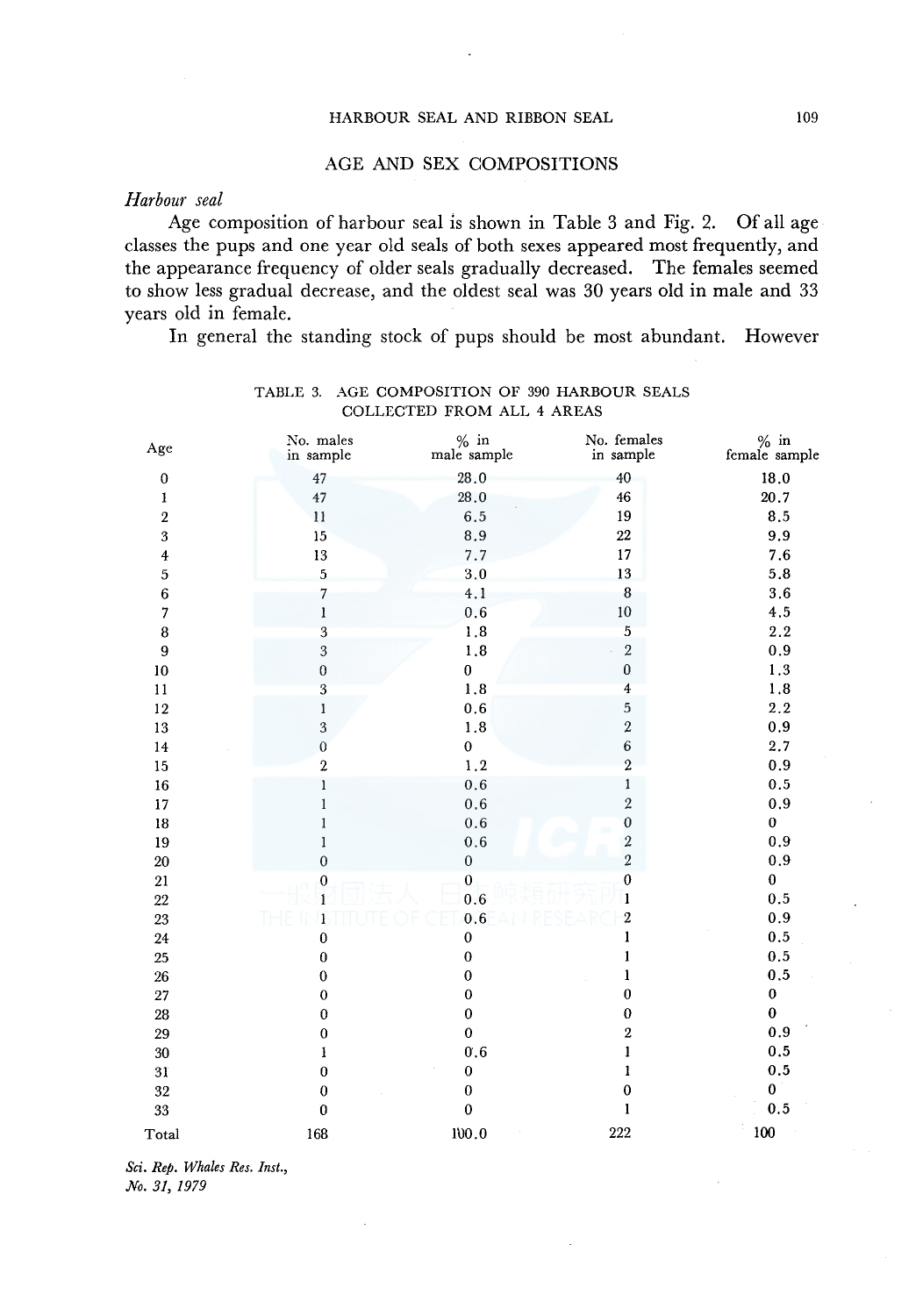in this study pups appeared in same abundance as one year old seals. According to Natio and Nishiwaki (1975), pups are dependent on ice floe even after weaning, and they are much dispersed by ice movements. This suggestion may explain the above result. Concerning the sex ratio, it is very clear that both sex of pups and 1 year old seal appeared almost same frequency and, in the most of other age classes females were dominant. Not shown in Table 3, but the sex ratio is 52.2% females for both pups and one year old seals and 64.8% females for other older seals. This may suggest that the older female seals remain longer on ice floes than male seals. To analyse more precisely, the age was classified into several classes, such as (1) pup class, (2) immature class (1-2 years old), (3) subadult class (3-6 years



Fig. 2. Age composition of harbour seal. Black column represents the male seal and white column represents the female seal.

old), (4) adult class (7-10 years old) and (5) old class (11 or more years old). As seen in Table 5, the sex ratios with  $46\%$  and  $52.8\%$  female for pup and immature class clearly differ from the ratio with  $60\%, 74.1\%$  and  $69.8\%$  females for subadult, adult and old classes. From these facts, it was possibly concluded that the adult female harbour seal remain longer on ice floes.

#### *Ribbon seal*

Age composition of ribbon seal is shown in Table 4 and Fig. 3. A number of pup seals appeared in quite low level as in the case of harbour seal pup. However, after one year old, the both sexes of seal decreased gradually in almost same rate. The oldest seal was 26 years old in male and 22 years old in female. Concerning the longevity of this seal, almost same result was obtained as reported by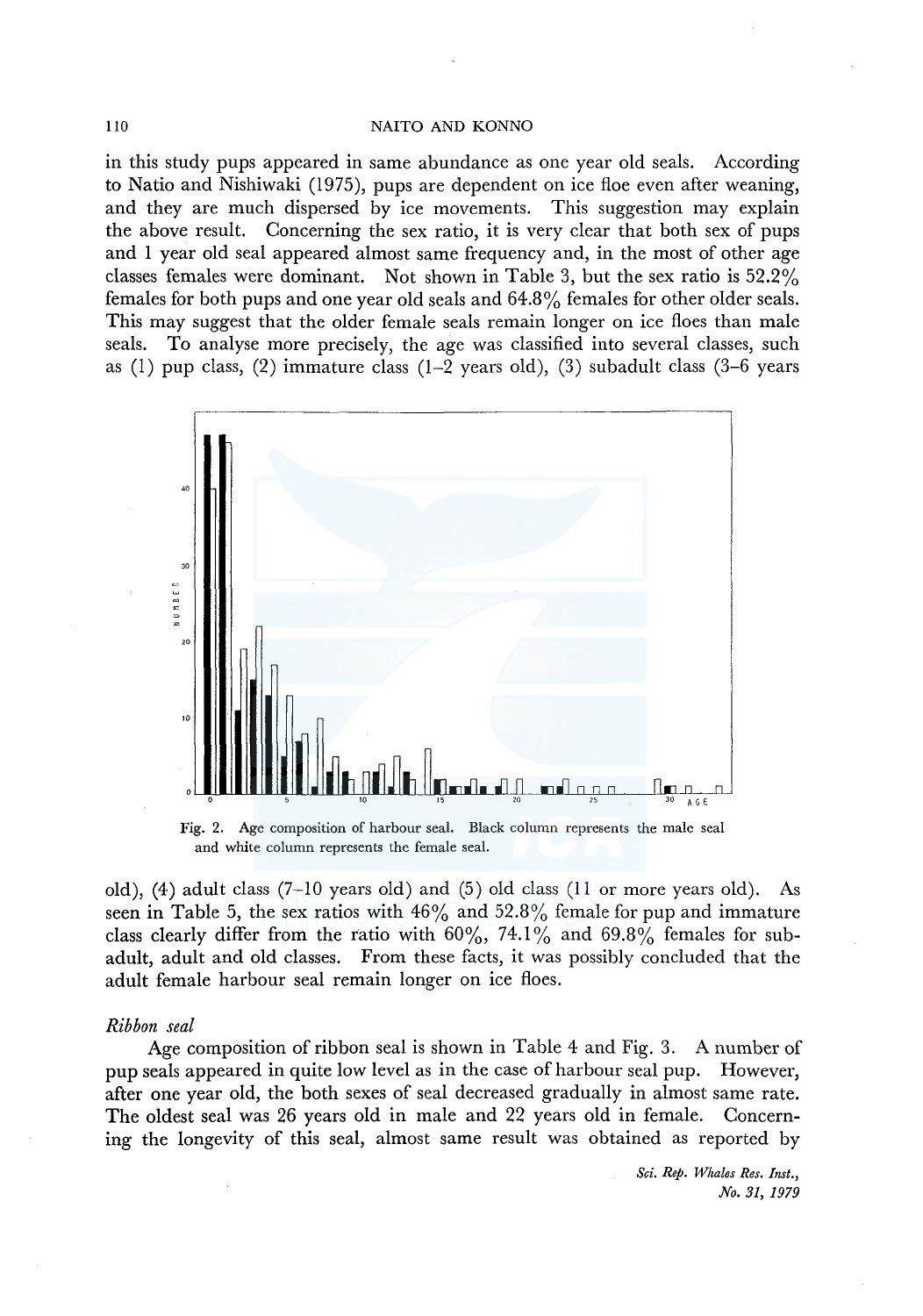### HARBOUR SEAL AND RIBBON SEAL 111

| Age                     | No. males<br>in sample  | $%$ in<br>male sample | No. females<br>in sample | $\%$ in female sample |
|-------------------------|-------------------------|-----------------------|--------------------------|-----------------------|
| $\boldsymbol{0}$        | 18                      | 4.7                   | 30                       | 8.0                   |
| $\pmb{1}$               | $90\text{ }$            | 23.4                  | 96                       | 25,5                  |
| $\overline{2}$          | 71                      | 18.5                  | 61                       | 16.2                  |
| $\overline{3}$          | 52                      | 13.5                  | 47                       | 12.5                  |
| $\overline{\mathbf{4}}$ | 49                      | 12.8                  | 35                       | 9.3                   |
| 5                       | 29                      | 7.6                   | 31                       | 8.2                   |
| $\overline{6}$          | 14                      | 3.6                   | 18                       | 4.8                   |
| $\overline{7}$          | 17                      | 4.4                   | 16                       | 4.2                   |
| 8                       | $\,$ 6 $\,$             | 1.6                   | 10                       | 2.7                   |
| 9                       | 9                       | 2.3                   | $\boldsymbol{6}$         | 1.6                   |
| 10                      | 7                       | 1.8                   | $\overline{5}$           | 1.3                   |
| $11\,$                  | $\boldsymbol{6}$        | 1.6                   | 3                        | 0.8                   |
| 12                      | $\sqrt{2}$              | 0.5                   | $\boldsymbol{2}$         | 0.5                   |
| 13                      | $\overline{4}$          | 1.0                   | $\bf 4$                  | 1.1                   |
| 14                      | $\overline{3}$          | $\boldsymbol{0.8}$    | $\pmb{1}$                | 0.3                   |
| 15                      | $\mathbf{1}$            | $\boldsymbol{0.3}$    | $\sqrt{2}$               | 0.5                   |
| 16                      | $\mathbf{0}$            | $\mathbf{0}$          | $\overline{\mathbf{2}}$  | $0.5\,$               |
| 17                      | $\mathbf{1}$            | $0.3\,$               | $\mathbf{I}$             | 0.3                   |
| 18                      | $\overline{\mathbf{3}}$ | $0.8$                 | $\overline{\mathbf{3}}$  | 0.8                   |
| 19                      | $\bf{0}$                | $\bf{0}$              | $\bf{0}$                 | 0                     |
| $20\,$                  | $\bf{0}$                | $\mathbf 0$           | $\mathbf 0$              | 0.5                   |
| $\dot{2}1$              | $\boldsymbol{0}$        | $\mathbf 0$           | $\mathbf{1}$             | 0.3                   |
| 22                      | $\bf{0}$                | $\bf{0}$              | $\mathbf{1}$             | $\boldsymbol{0.3}$    |
| $23\,$                  | $\bf{0}$                | $\boldsymbol{0}$      | $\boldsymbol{0}$         | $\pmb{0}$             |
| 24                      | $\pmb{0}$               | $\boldsymbol{0}$      | $\boldsymbol{0}$         | $\boldsymbol{0}$      |
| 25                      | $\boldsymbol{0}$        | $\pmb{0}$             | $\boldsymbol{0}$         | $\bf{0}$              |
| 26                      | $\overline{\mathbf{2}}$ | 0.5                   | $\mathbf 0$              | $\mathbf 0$           |
| 27                      | $\boldsymbol{0}$        | $\boldsymbol{0}$      | $\mathbf{0}$             | $\pmb{0}$             |
| 28                      | $\boldsymbol{0}$        | $\bf{0}$              | $\boldsymbol{0}$         | $\pmb{0}$             |
| 29                      | $\boldsymbol{0}$        | $\bf{0}$              | $\boldsymbol{0}$         | $\mathbf 0$           |
| 30                      | $\boldsymbol{0}$        | $\boldsymbol{0}$      | $\boldsymbol{0}$         | $\pmb{0}$             |
| 31                      | $\boldsymbol{0}$        | $\boldsymbol{0}$      | $\bf{0}$                 | $\pmb{0}$             |
| 32                      | $\boldsymbol{0}$        | $\boldsymbol{0}$      | $\boldsymbol{0}$         | $\pmb{0}$             |
| 33                      | $\boldsymbol{0}$        | $\boldsymbol{0}$      | $\boldsymbol{0}$         | $\bf{0}$              |
| Total                   | 384                     | 100                   | 377                      | 100                   |

#### TABLE 4. AGE COMPOSITION OF 761 RIBBON SEALS COLLECTED FROM ALL 4 AREAS

Tikhomirov (1971). He reported that the maximum age reached by ribbon seal in natural conditions is 22-26 years.

The low appearance frequency of harbour seal pups was considered in relation to it's ice dependent life and ice movements. In ribbon seal, though uncertain, the same reason may be considered as well. Contrary to harbour seal, sex ratio of pups seemed to be quite abnormal. However this low representation of male pup in Fig. 3 seemed to be caused by small sample size. As well as harbour seal, the difference of sex ratio was compared between several age classes such as (1) pup class, (2) immature class (1-2 years old), (3) subadult class (3-6 years old), (4) adult class  $(7-10 \text{ years old})$ ,  $(5)$  old class  $(11 \text{ or more years old})$ . These age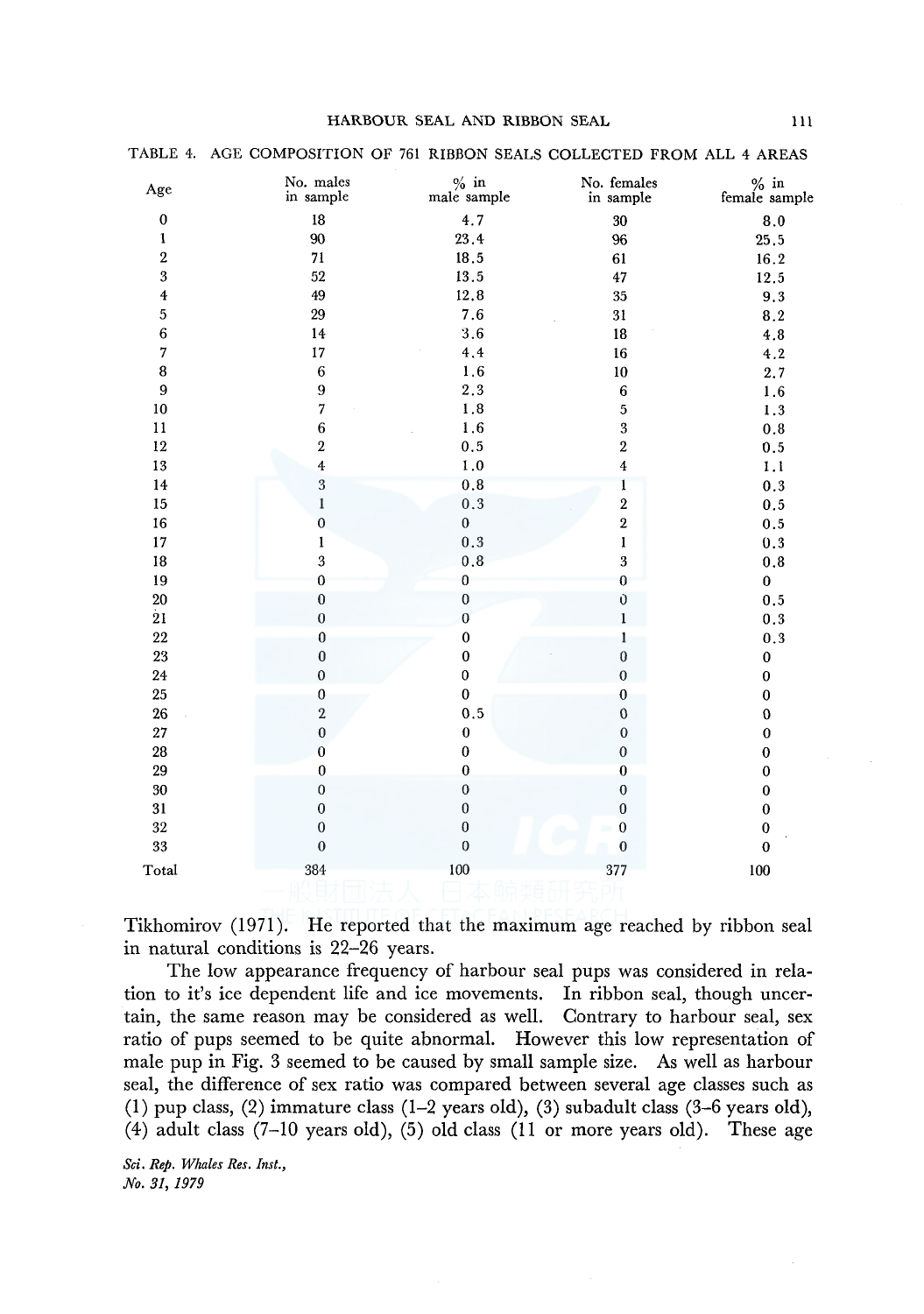

Fig. 3. Age composition of ribbon seal. Black column represents the male seal and white column represents the female seal.

|  |  | TABLE 5. AGE GROUP COMPOSITION OF 390 HARBOUR SEALS (UPPER) AND |  |  |
|--|--|-----------------------------------------------------------------|--|--|
|  |  | 761 RIBBON SEALS (LOWER) COLLECTED FROM ALL 4 AREAS             |  |  |

| Harbour Seal |                        |                        |                          |                          |           |                         |
|--------------|------------------------|------------------------|--------------------------|--------------------------|-----------|-------------------------|
| Age class    | No. males<br>in sample | $\%$ in<br>male sample | No. females<br>in sample | $\%$ in<br>female sample | Total No. | $%$ in<br>total sample  |
| $\bf{0}$     | 47                     | 54.0                   | 40                       | 46.0                     | 87        | 22.3                    |
| $1 - 2$      | 58                     | 47.2                   | 65                       | 52.8                     | 123       | 31.5                    |
| $3 - 6$      | 40                     | 40.0                   | 60                       | 60.0                     | 100       | 25.7                    |
| $7 - 10$     | 7                      | 25.9                   | 20                       | 74.1                     | 27        | 6.9                     |
| $11-$        | 16                     | 30.2                   | 37                       | 69.8<br>œ                | 53        | 13.6                    |
| Total        | 168                    | 43.1                   | 222                      | 56.9                     | 390       | 100.0                   |
| Ribbon Seal  |                        |                        |                          |                          |           |                         |
| Age class    | No. males<br>in sample | $%$ in<br>male sample  | No. females<br>in sample | $\%$ in<br>female sample | Total No. | $\%$ in<br>total sample |
| $\bf{0}$     | 18                     | 37.5                   | 30                       | 62.5                     | 48        | 6.3                     |
| $1 - 2$      | 161                    | 50.6                   | 157                      | 49.4                     | 318       | 41.8                    |
| $3 - 6$      | 144                    | 52.4                   | 131                      | 47.6                     | 275       | 36.1                    |
| $7 - 10$     | 39                     | 51.3                   | 37                       | 48.7                     | 76        | 10.0                    |
| 11-          | 22                     | 50.0                   | 22                       | 50.0                     | 44        | 5.8                     |
| Total        | 384                    | 50.5                   | 377                      | 49.5                     | 761       | 100.0                   |
|              |                        |                        |                          |                          |           |                         |

classes were settled by considering the sexual maturity data by Tikhomirov (1968). The sex ratios of each age class are shown in Table 5. The sex ratio of 62.5% of female pup is little higher than expectation. However, the ratios of  $49.4\%,$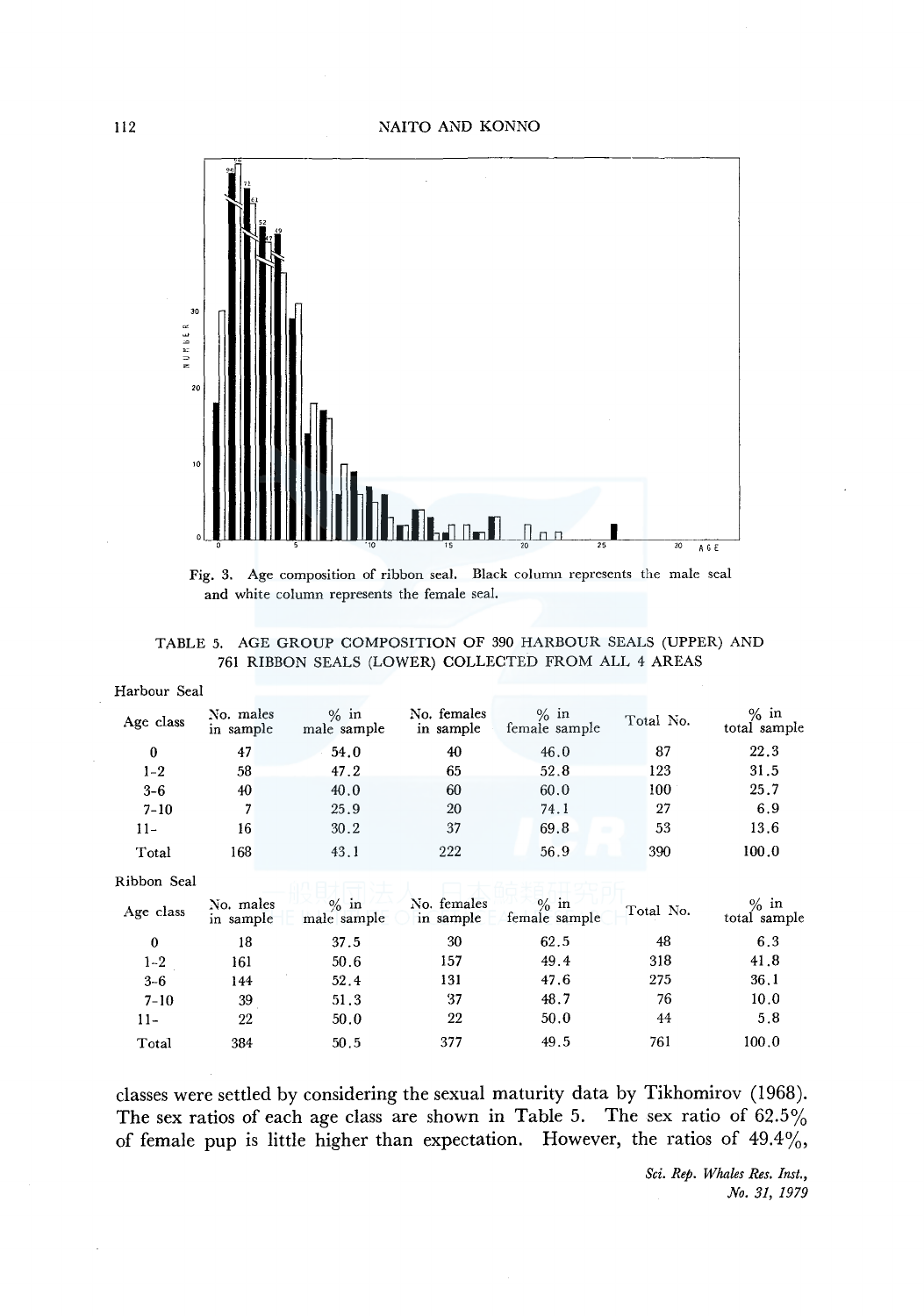$47.6\%$ ,  $48.6\%$ ,  $50\%$  females for immature class, subadult class, adult class and old class indicate that both sexes of this seal appeared in same ratios, and this result was quite different from the result obtained from harbour seal. The ratios for male and female of all classes in total are  $50.5\%$  and  $49.5\%$  respectional. From these facts it may be concluded that sexual segregation does not occur, even in adult and subadult classes. This result, however, was different from that indicated by Tikhomirov (1961). He described that in some aggregations occasionally the predominance of males and females had been observed. The above mentioned different results may due to the surveyed area size. In this chapter, sex ratios of all seals from all four areas were discussed. However in this study, we compared the age and sex composition between each areas of I-IV to obtain the more detailed knowledge on distribution of these species.

### *Harbour seal*

As seen in Table 6, of all 390 harbour seals 122 seals were collected in area I and 216, 39 and 13 were collected in areas II, III, IV respectively. These sample numbers generally reflect the abundance in these areas and indicate that harbour seal were much abundant in area I and II. Concerning the age compositions, pups appeared to distribute in all areas, with age class ratio between  $15.4\% - 30.8\%$  of totals, and it was presumed that pups showed the scattered distribution in all areas, even in areas III and IV where this seal was less abundant. Immature class (1-2 year class) seals appeared in high frequency in areas I and II with ratio 46.7% and 28.7% and low frequency in areas II and IV with ratio both 7.7%. This may indicate that the immature seals concentrate to a certain degree in areas I and II. The subadult and adult class seals seemed to appear randomly, and old class appeared in areas I and II less frequently with ratio 4.1 % and 11.6%, and more frequently in areas III and IV with ratio 41.0% and 53.8%.

It may be true that the distribution of pup widely spreads out and scatters. As already mentioned pups stay on ice floes for a while even after weaning and have ice dependent life (Naito and Nishiwaki 1972) and as a consequence, pup occurrs in far south water along the coast or Japan (Naito 1976). These facts may support above result. In this study some tendency of concentrations by immature seals occurred in southern area and it was not widely known that immature harbour seal tend to concentrate. However the fact that concentration of young harbour seals was annually observed near St. Mathew Island in the Bering Sea (Tikhomirov and Kosygin 1966) may support the result obtained in this study. Furthermore, the imformations from hunters that the immature harbour seals are distributed in concentration should be taken into the considerations. However, we are still short in data to obtain the clear result.

Concerning the sex ratio, there obtained the clear result in this study that older female seals appeared in high frequency in southern area of I and II and both sex of immature seals appeared almost same frequency (Fig. 4 and Table 6). However in northern areas of III and IV, such phenomena were not observed due to shortage of data.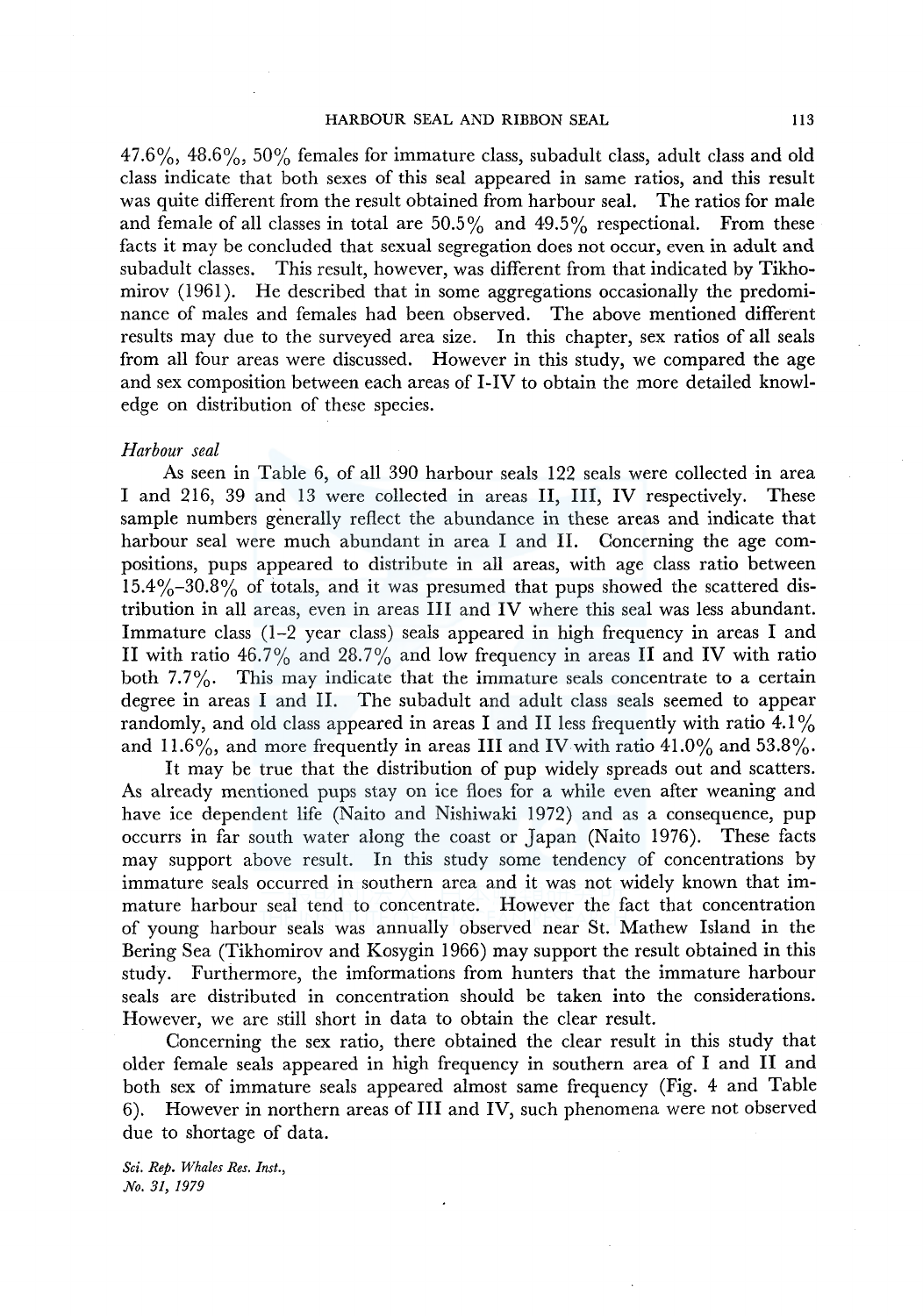| 1、 【 【 】 】 【 】 【 】 【 】 】 】 【 】 【 】 ( 】 】 ( 】 】 ( ) 】 】 ( ) 】 】                     |
|------------------------------------------------------------------------------------|
|                                                                                    |
| ֖֖֖֖֖֖֖֖֧ׅ֖֖֖֧֖֖֧֪֪֪֪֪֪֪֪֪֪֪֪֪֪֪֪֪֪֪֪֪֪֪֪֪֪֪֪֪֪֪֚֚֚֚֚֚֚֚֚֚֚֚֚֚֚֚֚֚֚֚֚֚֬֕֓֕֬֝֬֝֓֞֝֬ |
|                                                                                    |
|                                                                                    |
| :<br>;<br>i                                                                        |
|                                                                                    |
|                                                                                    |
| .<br>.<br>.                                                                        |
| きくしょく こうしんこう しょくしょうしょう しょうしょう しょうしょうしょう こうしょく しょうしょう<br>I                          |
|                                                                                    |
| $\vdots$                                                                           |
|                                                                                    |
| ;;<br>),<br>),                                                                     |
|                                                                                    |
| )<br> <br>                                                                         |
| i<br>i<br>Ï                                                                        |
|                                                                                    |
| For a series<br>ļ<br>j<br>ı<br>1                                                   |

114

| 14                                                                     |          |                                                                                                                                                                                                                                                                                                                                                                                                                                                                                                                 |          |          |          |                 |                                                                                                                                                                                                                                                                                                                                                        | NAITO AND KONNO |  |                                                                           |         |                                                                                                                                                                                                                                                                                                                                                       |                          |                |                                       |                  |                 |                     |  |  |  |
|------------------------------------------------------------------------|----------|-----------------------------------------------------------------------------------------------------------------------------------------------------------------------------------------------------------------------------------------------------------------------------------------------------------------------------------------------------------------------------------------------------------------------------------------------------------------------------------------------------------------|----------|----------|----------|-----------------|--------------------------------------------------------------------------------------------------------------------------------------------------------------------------------------------------------------------------------------------------------------------------------------------------------------------------------------------------------|-----------------|--|---------------------------------------------------------------------------|---------|-------------------------------------------------------------------------------------------------------------------------------------------------------------------------------------------------------------------------------------------------------------------------------------------------------------------------------------------------------|--------------------------|----------------|---------------------------------------|------------------|-----------------|---------------------|--|--|--|
|                                                                        |          | sample<br>$\frac{\%}{\%}$ in                                                                                                                                                                                                                                                                                                                                                                                                                                                                                    | $30.8\,$ | 7.7      | 7.7      | $\bullet$       | 53.8                                                                                                                                                                                                                                                                                                                                                   | 100.0           |  |                                                                           |         | sample<br>$\frac{\%}{\%}$ in                                                                                                                                                                                                                                                                                                                          | 4.2                      | 45.0           | 35.0                                  | 8.3              | 7.5             | 100.0               |  |  |  |
|                                                                        |          | Total<br>No.                                                                                                                                                                                                                                                                                                                                                                                                                                                                                                    |          |          |          |                 |                                                                                                                                                                                                                                                                                                                                                        | 13              |  |                                                                           |         | $\Gamma_{\rm tot}^{\rm cal}$ .                                                                                                                                                                                                                                                                                                                        | ເງ                       | 54             | 42                                    | $\supseteq$      | တ               | 120                 |  |  |  |
|                                                                        | Area IV  | No. of<br>females<br>$(96)$                                                                                                                                                                                                                                                                                                                                                                                                                                                                                     |          |          |          |                 |                                                                                                                                                                                                                                                                                                                                                        |                 |  |                                                                           | Area IV | No, of<br>females<br>$(9/6)$                                                                                                                                                                                                                                                                                                                          |                          |                |                                       |                  |                 |                     |  |  |  |
| COMPOSITION AND SEX RATIOS OF EACH AGE CLASS HARBOUR SEAL IN EACH AREA |          | $X_1 = \begin{pmatrix} 1 & 0 & 0 \\ 0 & 0 & 0 \\ 0 & 0 & 0 \\ 0 & 0 & 0 \end{pmatrix}$ , $X_2 = \begin{pmatrix} 1 & 0 & 0 \\ 0 & 0 & 0 \\ 0 & 0 & 0 \\ 0 & 0 & 0 \end{pmatrix}$                                                                                                                                                                                                                                                                                                                                 |          |          |          |                 |                                                                                                                                                                                                                                                                                                                                                        |                 |  |                                                                           |         | No. of the set of the set of the set of the set of the set of the set of the set of the set of the set of the set of the set of the set of the set of the set of the set of the set of the set of the set of the set of the s                                                                                                                         |                          |                |                                       |                  |                 |                     |  |  |  |
|                                                                        |          | $\begin{array}{c}\hbox{\scriptsize{$\times$}}\text{in}\\ \hbox{\scriptsize total}\\ \text{sample}\end{array}$                                                                                                                                                                                                                                                                                                                                                                                                   | 15.4     | 7.7      | 20.5     | 15.4            | 41.0                                                                                                                                                                                                                                                                                                                                                   | 100.0           |  |                                                                           |         | $\frac{\%}{\%}$ in<br>sample                                                                                                                                                                                                                                                                                                                          | 3.4                      | 27.4           | 40.0                                  | 17.2             | 12.0            | 100, 0              |  |  |  |
|                                                                        |          | $\Gamma_{\rm {oto}}^{\rm {cal}}$                                                                                                                                                                                                                                                                                                                                                                                                                                                                                | 6        | S        | ∞        | అ               | 16                                                                                                                                                                                                                                                                                                                                                     | 39              |  |                                                                           |         | $\Gamma_{\rm{ota}}^{\rm{total}}$                                                                                                                                                                                                                                                                                                                      | $\circ$                  | $48$           | $\approx$                             | $\mathbb{S}$     | $\overline{21}$ | 175                 |  |  |  |
|                                                                        | Area III | No. of<br>females<br>$(\%)$                                                                                                                                                                                                                                                                                                                                                                                                                                                                                     |          |          |          |                 | $\begin{array}{l} -\frac{16}{16},7,\\ -\frac{16}{16},9,9,0\\ \frac{16}{16},9,9,0\\ \frac{16}{16},9,9,0\\ \frac{16}{16},9,0\\ \frac{16}{16},9,0\\ \frac{16}{16},9,0\\ \frac{16}{16},9,0\\ \frac{16}{16},9,0\\ \frac{16}{16},9,0\\ \frac{16}{16},9,0\\ \frac{16}{16},9,0\\ \frac{16}{16},9,0\\ \frac{16}{16},9,0\\ \frac{16}{16},9,0\\ \frac{16}{16},9,$ |                 |  | ASS COMPOSITION AND SEX RATIOS OF EACH AGE CLASS RIBBON SEAL IN EACH AREA |         |                                                                                                                                                                                                                                                                                                                                                       |                          | Area III       | No. of<br>females<br>$(\frac{96}{6})$ |                  |                 |                     |  |  |  |
|                                                                        |          | No. of<br>males<br>$(\%)$                                                                                                                                                                                                                                                                                                                                                                                                                                                                                       |          |          |          |                 |                                                                                                                                                                                                                                                                                                                                                        |                 |  |                                                                           |         |                                                                                                                                                                                                                                                                                                                                                       | No. of<br>males<br>$(%)$ |                |                                       |                  |                 |                     |  |  |  |
|                                                                        |          | sample<br>$\frac{\%}{\%}$ in                                                                                                                                                                                                                                                                                                                                                                                                                                                                                    | $20.8\,$ | $28.7\,$ | $31.0\,$ | 7.9             | 11.6                                                                                                                                                                                                                                                                                                                                                   | 100.0           |  |                                                                           |         |                                                                                                                                                                                                                                                                                                                                                       | 6.7                      | 45.5           | 36.6                                  | 8.0              | 3.2             | 100.0               |  |  |  |
|                                                                        |          | $Tota.$ No.                                                                                                                                                                                                                                                                                                                                                                                                                                                                                                     | 45       | 62       | 67       | $\overline{17}$ | 25                                                                                                                                                                                                                                                                                                                                                     | 216             |  |                                                                           |         | Total<br>No.                                                                                                                                                                                                                                                                                                                                          | 29                       | 199            | 160                                   | 35               | 14              | 437                 |  |  |  |
|                                                                        | Area II  | No. of<br>females<br>$(%)$                                                                                                                                                                                                                                                                                                                                                                                                                                                                                      |          |          |          |                 |                                                                                                                                                                                                                                                                                                                                                        |                 |  |                                                                           | Area II | No. of<br>females<br>$(%)$                                                                                                                                                                                                                                                                                                                            |                          |                |                                       |                  |                 |                     |  |  |  |
|                                                                        |          | $\sum_{i=1}^{n}$ $\sum_{i=1}^{n}$ $\sum_{i=1}^{n}$ $\sum_{i=1}^{n}$ $\sum_{i=1}^{n}$ $\sum_{i=1}^{n}$ $\sum_{i=1}^{n}$ $\sum_{i=1}^{n}$ $\sum_{i=1}^{n}$ $\sum_{i=1}^{n}$ $\sum_{i=1}^{n}$ $\sum_{i=1}^{n}$ $\sum_{i=1}^{n}$ $\sum_{i=1}^{n}$ $\sum_{i=1}^{n}$ $\sum_{i=1}^{n}$ $\sum_{i=1}^{n}$                                                                                                                                                                                                                |          |          |          |                 |                                                                                                                                                                                                                                                                                                                                                        |                 |  |                                                                           |         | No. 03<br>1988<br>1989<br>1989<br>1989<br>1989<br>1989<br>1989<br>1989<br>1989<br>1989<br>1989<br>1989<br>1989<br>1989<br>1989<br>1989<br>1989<br>1989<br>1989<br>1989<br>1989                                                                                                                                                                        |                          |                |                                       |                  |                 |                     |  |  |  |
|                                                                        |          | $\begin{array}{c} \text{96} \\ \text{total} \\ \text{sample} \end{array}$                                                                                                                                                                                                                                                                                                                                                                                                                                       | 26.2     | 46.7     | 19.7     | 3.3             | $\frac{1}{4}$                                                                                                                                                                                                                                                                                                                                          | 100.0           |  |                                                                           |         | $\begin{array}{c} \gamma_0 \text{ in} \\ \text{total} \\ \text{sample} \end{array}$                                                                                                                                                                                                                                                                   | 27.6                     | 58.6           | 10.3                                  | $3.\overline{5}$ | $\circ$         | 100.0               |  |  |  |
|                                                                        |          | $_{\rm No.}^{\rm Total}$                                                                                                                                                                                                                                                                                                                                                                                                                                                                                        | $32\,$   | 57       | 24       |                 | ທ                                                                                                                                                                                                                                                                                                                                                      | 122             |  |                                                                           |         | $\Gamma^{\rm{total}}_{\rm{No.}}$                                                                                                                                                                                                                                                                                                                      | $\infty$                 | $\overline{1}$ | $\infty$                              |                  |                 | 29                  |  |  |  |
| TABLE 6. AGE CLASS<br>Area I                                           |          | $\begin{array}{cccccc} \Sigma_{\mathbf{C}} & \Sigma_{\mathbf{C}} & \Sigma_{\mathbf{C}} & \Sigma_{\mathbf{C}} & \Sigma_{\mathbf{C}} & \Sigma_{\mathbf{C}} & \Sigma_{\mathbf{C}} \\ \Sigma_{\mathbf{C}} & \Sigma_{\mathbf{C}} & \Sigma_{\mathbf{C}} & \Sigma_{\mathbf{C}} & \Sigma_{\mathbf{C}} & \Sigma_{\mathbf{C}} & \Sigma_{\mathbf{C}} \\ \Sigma_{\mathbf{C}} & \Sigma_{\mathbf{C}} & \Sigma_{\mathbf{C}} & \Sigma_{\mathbf{C}} & \Sigma_{\mathbf{C}} & \Sigma_{\mathbf{C}} & \Sigma_{\mathbf{C}} \\ \Sigma$ |          |          |          |                 |                                                                                                                                                                                                                                                                                                                                                        |                 |  | TABLE 7. AGE CLA                                                          | Area I  | No. of<br>ternates<br>$(6, 0)$<br>$(75, 0)$<br>$(8, 1)$<br>$(8, 7)$<br>$(100, 0)$<br>$(100, 0)$<br>$(100, 0)$<br>$(100, 0)$                                                                                                                                                                                                                           |                          |                |                                       |                  |                 |                     |  |  |  |
|                                                                        |          | $X_0$ of $\frac{3}{2}$<br>$X_1 = \frac{3}{2}$<br>$X_2 = \frac{3}{2}$<br>$X_3 = \frac{3}{2}$<br>$X_4 = \frac{3}{2}$<br>$X_5 = \frac{3}{2}$<br>$X_6 = \frac{3}{2}$<br>$X_7 = \frac{3}{2}$<br>$X_8 = \frac{3}{2}$                                                                                                                                                                                                                                                                                                  |          |          |          |                 |                                                                                                                                                                                                                                                                                                                                                        |                 |  |                                                                           |         | $N_c$ , of $\frac{1}{2}$<br>$\frac{1}{2}$<br>$\frac{1}{2}$<br>$\frac{1}{2}$<br>$\frac{1}{2}$<br>$\frac{1}{2}$<br>$\frac{1}{2}$<br>$\frac{1}{2}$<br>$\frac{1}{2}$<br>$\frac{1}{2}$<br>$\frac{1}{2}$<br>$\frac{1}{2}$<br>$\frac{1}{2}$<br>$\frac{1}{2}$<br>$\frac{1}{2}$<br>$\frac{1}{2}$<br>$\frac{1}{2}$<br>$\frac{1}{2}$<br>$\frac{1}{2}$<br>$\frac$ |                          |                |                                       |                  |                 | $\frac{12}{(41.4)}$ |  |  |  |
|                                                                        |          | Age<br>class                                                                                                                                                                                                                                                                                                                                                                                                                                                                                                    | $\circ$  | $1-2$    | $3-6$    | $7 - 10$        | $\frac{1}{2}$                                                                                                                                                                                                                                                                                                                                          | Total           |  |                                                                           |         | Age<br>class                                                                                                                                                                                                                                                                                                                                          |                          | $1 - 2$        | $3-6$                                 | $7 - 10$         | $\frac{1}{2}$   | Total               |  |  |  |

::0 3-6 l 2 3 10.3 100 60 160 36.6 34 36 70 40.0 9 33 42 35.0 ~ 7-10 0 l 1 3.5 19 16 35 8.0 15 15 30 17.2 5 5 10 8.3 <:. "' 11- 0 0 0 0 7 7 14 3.2 11 10 21 12.0 4 5 9 7.5 tc; ~ Total 12 17 29 100.0 238 199 437 100.0 90 85 17.5 100.0 44 76 120 100.0 ~ (52.9) (47 .1) (50.3) (49. 7) (54.2) (45.8) (48. l) (51.9) :-'· \$ (32.) (4. 12. 3) (6. 15. 15.) (6. 15.) (6. 15. 5) (6. 15. 5) (6. 15. 5) (6. 16. 5) (5. 15. 5) (5. 15. 5) (5<br>\$ ~~ (0) (100. 0) (54.3) (45. 7) (50.0) (50.0) (50.0) (50.0) ;\_,, ::0 (50.0) (50.0) (52 .4) (47 .6) (44.4) (55 .6) ......... ~ 979 . (41.4) (58.6) (58.6) (45.5) (45.5) (45.5) (54.5) (54.5) (51.4) (51.4) (58.6) (58.6) (58.7) (63.5) Sci. Rep. Whales Res. Inst., No. 31, 1979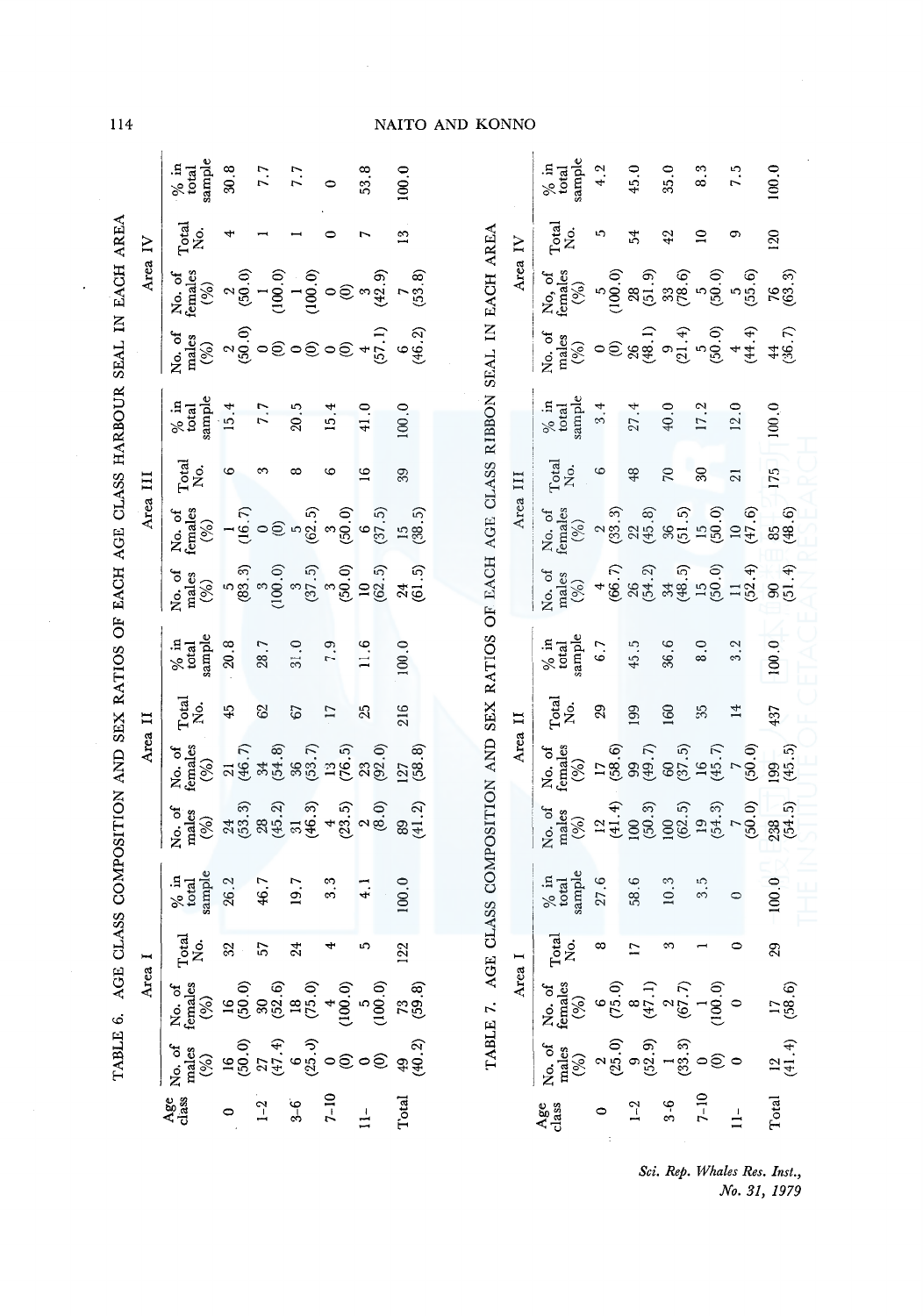





Fig. 5. Sex ratios for age groups of ribbon seal in each area, 0: pup class,  $1 \sim 2$ : immature class,  $3\!\sim\!6$ : subadult class,  $7\!\sim\!10$ : adult class and  $11\!\sim\!$ : old class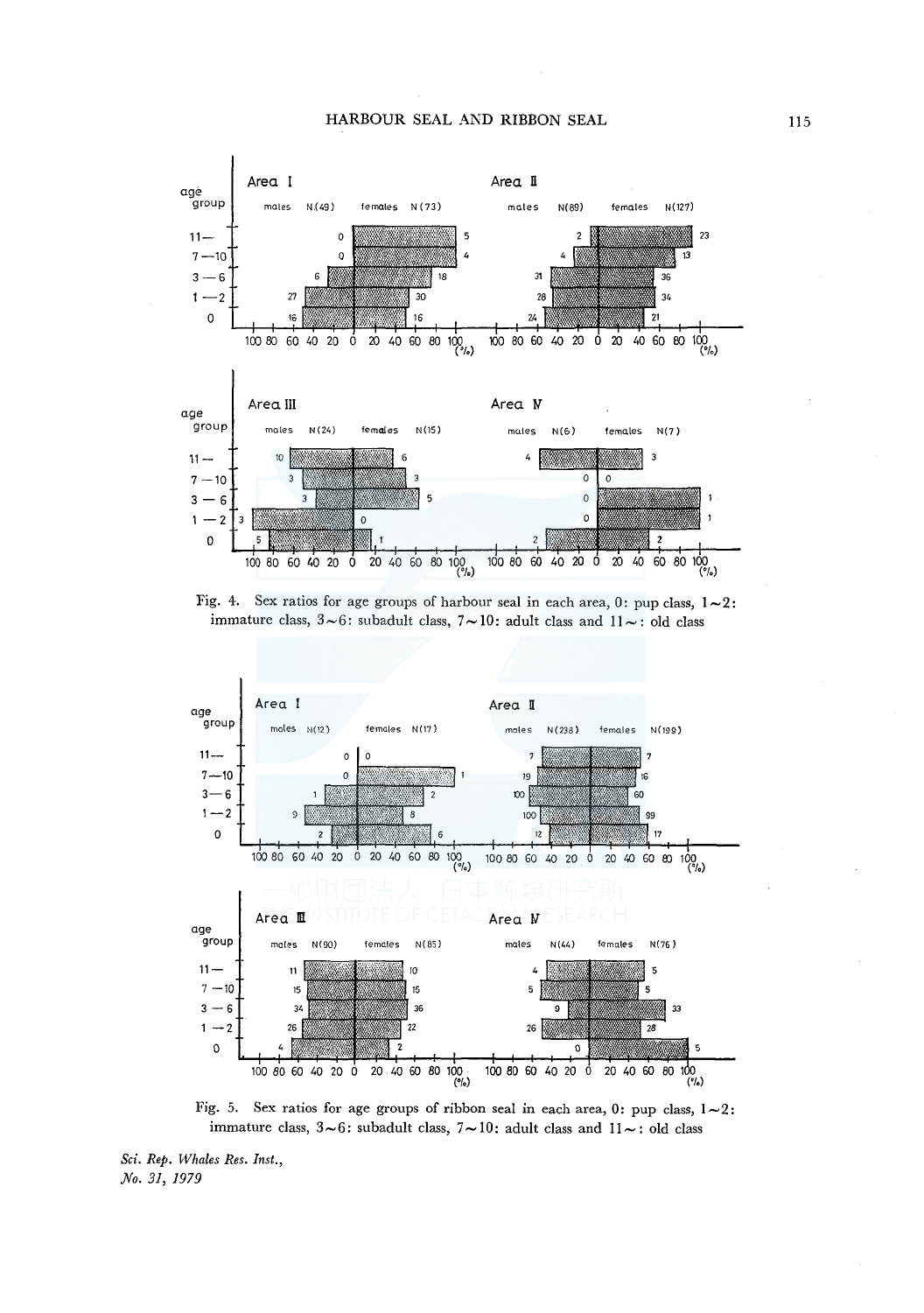According to Tikhomirov and Kosygin (1966), south of Nunivak Island in the Bering Sea they found every spring aggregations of female which had recently given birth to their pups. In our study, pups had been weaned almost 1.5-2 month before and such female agregations were not observed. Although our result may indicate that adult females keep some aggregation to a certain degree even after weaning, it may be more reasonable to understand that the female adult seals remain longer in ice floe region while adult male seals shift their habitate from ice region to the coastal region.

# *Ribbon seal*

In the case of ribbon seal, the relative larger number of samples (761 seals) were obtained. Out of 761 seals, 29 seals were collected from area I and 437, 175, 120 seals were from areas II, III, IV respectively. And in area II ribbon seal was most abundant and least abundant in area I (Table 7). Concerning the age composition in each area, as seen in Table 7 appearance frequencies of pup class and immature class were relatively high in area I compared with other three areas. Especially pup class seals appeared high frequency in area I. On the contrary subadult class, adult class and old class seals appeared less frequently in arae I and more frequently in other 3 areas, especially in area III.

From above, it was supposed that the southern area of area I was less abundant area and young seals were predominant like as harbour seal. The area II was the most abundant area and immature and subadult seals were dominant. The area III was relatively abundant and older seals were dominant. The area IV was widely operated area (Fig. 1) and the seals was not abundant, while similar age composition as in the area II of the most abundant area was observed.

At this stage of study, we could not obtain any reasonable explanation for above phenomena.

Concerning the sex ratio, as seen in Fig. 5, ratios for all age classes in area I were fluctuated very much due to the small sample size. From same reason, sex ratio for pup class also fluctuated among each area.

The male and female seals of immature, adult and old adult classes appeared in similar ratio among areas except area I showing the ratios of about  $50\%$  for both sexes. However, only subadult seals showed the different ratio among areas II, III and IV. In area II, sex ratio with 37.5% for females were observed, on the other hand, in area IV females were dominant, and ratio of  $78.6\%$  for females was observed. Being still uncertain, it was possibly considered that ribbon seal shows sexual segregation of some certain degree. It is necessary to obtain the data from much smaller areas in order to analyze the above problems. In this study, the several hunting boats operated in wide spreaded areas. These hunting boats made operations about twice a day, from  $4 \text{ AM}$  to noon and from 13 PM to 18 PM. After operation, the seals were boarded on the mother boat where we collected specimens. Therefore we could not make any more detailed analysis for ribbon seal distribution.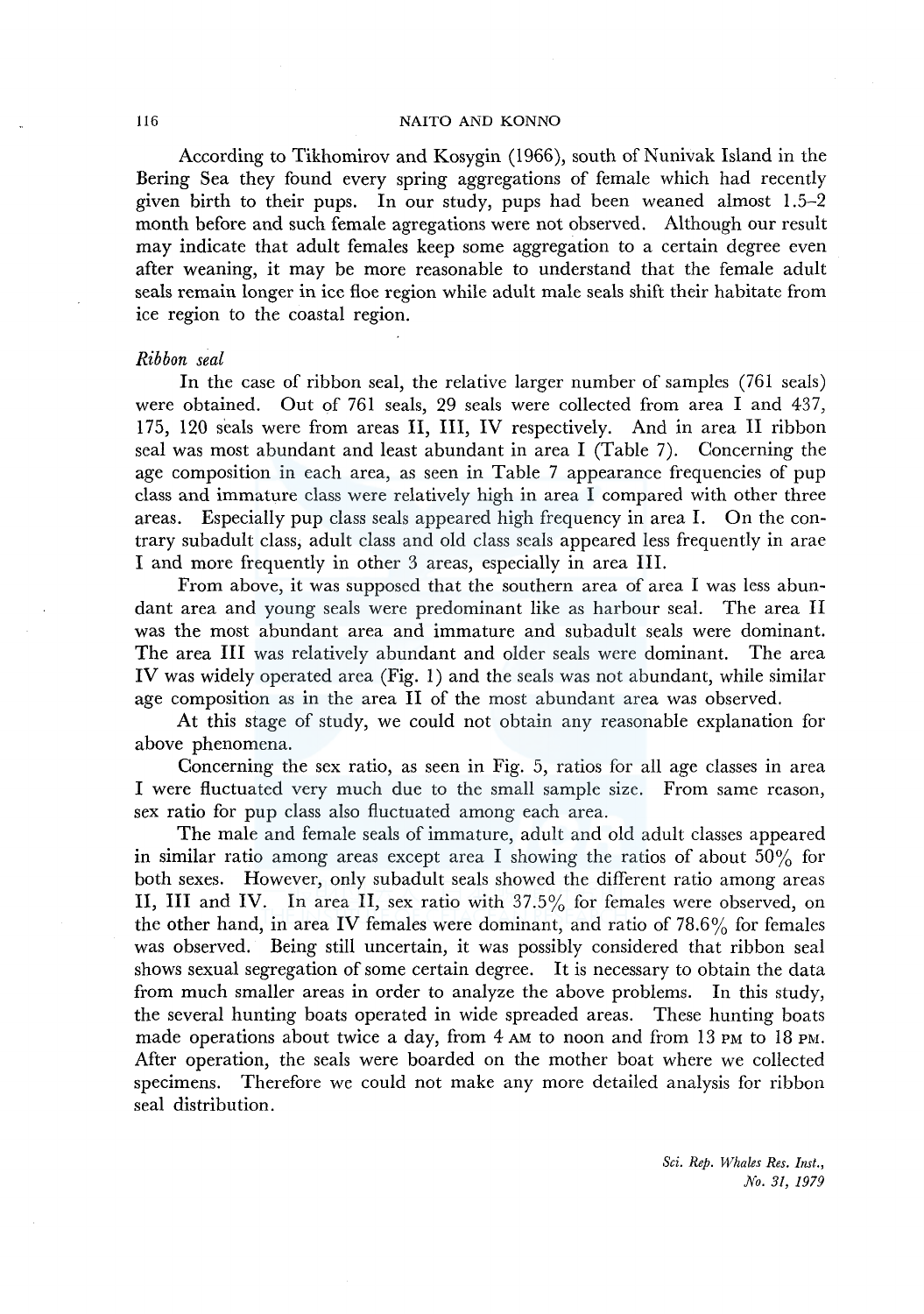# GROUP SIZE

In this study we also performed the observations on group size of both species. The group size was estimated by the number of seals laying themselves on the same ice floe. The size of ice floes showed much variations. The largest size was about 150-200 m in diameter.

# *Harbour seal*

The group size of the two species was studied in order to know the social structure of each species. The observations were performed from the top of the mother boat bridge while the hunting boats were out from it. As shown in Table 8, 58.9% of the harbour seal groups was composed of a single seal, and  $22.3\%$ was composed of two seals. The larger the group size, the frequency gradually decreased so far, and the maximum group size was 8 individuals. The average group was composed of 1.8 seals.

TABLE 8. GROUP SIZE AND FREQUENCY OF EACH GROUP SIZE OF HARBOUR SEAL AND RIBBON SEAL. TOTAL NUMBER OF INDIVIDUALS OF EACH GROUP SIZE WAS ALSO SHOWN IN THIS TABLE. GROUP SIZE WAS ESTIMATED BY THE NUMBER OF INDIVIDUALS THAT HAULED OUT ON THE SAME ICE FLOE

| Group size |                      | No. of sighting        | No. of individuals   |                        |  |  |
|------------|----------------------|------------------------|----------------------|------------------------|--|--|
|            | Harbour seal<br>(% ) | Ribbon seal<br>$(\% )$ | Harbour seal<br>(% ) | Ribbon seal<br>$(\% )$ |  |  |
|            | 66(58.9)             | 90(97.8)               | 66(32.5)             | 90(95.7)               |  |  |
| 2          | 25(22.3)             | 2(2.2)                 | 50(24.6)             | 4(4.3)                 |  |  |
| 3          | 10(8.9)              | 0                      | 30(14.8)             | 0                      |  |  |
|            | 5(4.5)               |                        | 20(9.9)              |                        |  |  |
| 5          | 2(1.8)               |                        | 10(4.9)              |                        |  |  |
| 6          | 2(1.8)               |                        | 12(5.9)              |                        |  |  |
|            | 1(0.9)               |                        | 7(3.4)               |                        |  |  |
| 8          | 1(0.9)               | $\Omega$               | 8(3.9)               | 0                      |  |  |
| Total      | 112 (100)            | 92 (100)               | 203 (100)            | 94 (100)               |  |  |

The group size observed in this study seemed to be rather small than what it was under the natural condition, because we obtained the data from the area where some hunting boats operated around and more or less the seals were disturbed. As the matter of fact, the largest group size was smaller than the group size of 12 young seals obtained in the same season and same area in 1971 (Naito and Nishiwaki 1975). From above result, unfortunately, we could not analyze the group size from the point of view of sex, age or areas in this study.

### *Ribbon seal*

The ribbon seal showed the distinguishable aspect from the point of view of group size. The group of this seal was composed of a single seal in 97.8% frequency, and only twice a couple of seals laying themselves on same ice floe was observed (Table 8). Even in these two cases, it was not supposed that they were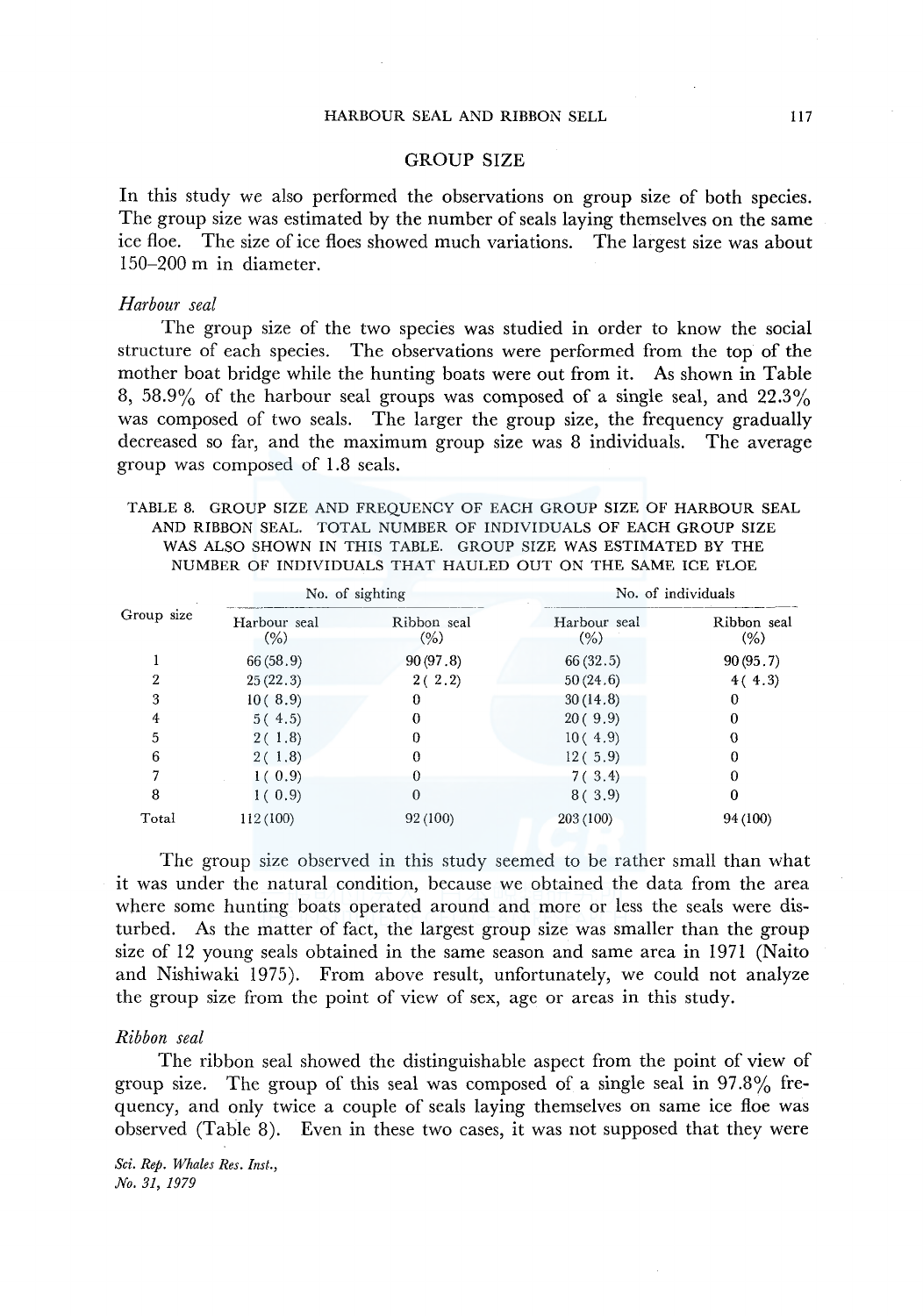either associated each other or located close together, but observed laying themselves apart on the ice floe.

From these facts, we can conclude that ribbon seal does not form the group but keep a distance each other on ice floes in this season. Thikhomirov (1961) also reported that ribbon seal appear solitary on ice floe.

# DISCUSSION

It is generally said that ribbon seal and harbour seal occupy almost similar ice region. However Burns (1970) reported that in the ice edge zone of the central Bering Sea, ribbon seal had been most numerous along the inner (northern) edge of the zone and gradually outcomed by harbour seal towards the southern edge. In the same sense, we also attained the similar result. However, in our study the season was different from the above suggestion as already mentioned high frequency of ribbon seal in northern area may be only due to the longer staying on ice floes compared with harbour seal as suggested by Tikhomirov (1961). We need the much more data for long period in order to obtain the reasonable conclusions.

Concerning the age and sex ratios, we obtained the result that female adult harbour seals occurred in high frequency and to a certain degree age and sexual segregation were observed. On the other hand ribbon seals showed no age and sexual segregation as a whole. However, in some areas, sexual segregation was observed in subadult class. Burns (1978) described that he had seldom seen male and female ribbon seal together. We also observed same as he described. Our above result was based on the data from relatively larger area and the degrees of sexual segregation seemed to be lower estimation than what it was, because we sometimes observed the adult males dominant zone and adult female dominant zone separately in smaller areas. This sexual segregation seems to occur even in breeding season (Tikhomirov, 1961). In Nemuro Strait of eastern Hokkaido, sex ratio of female adult seal exceeded  $70\%$  (Itoh unpublished data) in breeding season. Burns (1978) also reported that in breeding season both sex of ribbon seal seldom appear together. The reason why these segregation may occur on ribbon seal is still uncertain. The peculiar pelage pattern of ribbon seal may play some role between both sex as some communication like as reported in harp seal *(Phoca groenlandicus)* (Evans and Bastian 1969). However, we found that not only matured ribbon seal, but also immatured seal appeared in solitary. Probably this seal is ecologically adapted and specialized as pelagic seal. In this study we were quite uncertain on this problems.

# ACKNOWLEDGMENT

We are very much grateful to Mr Kazuyuki Shibuta, the president of Shibuta sealing company who kindly permitted us to go on board for collecting samples. We were also much indebted to Captain T. Ono and his crew who kindly helped us in